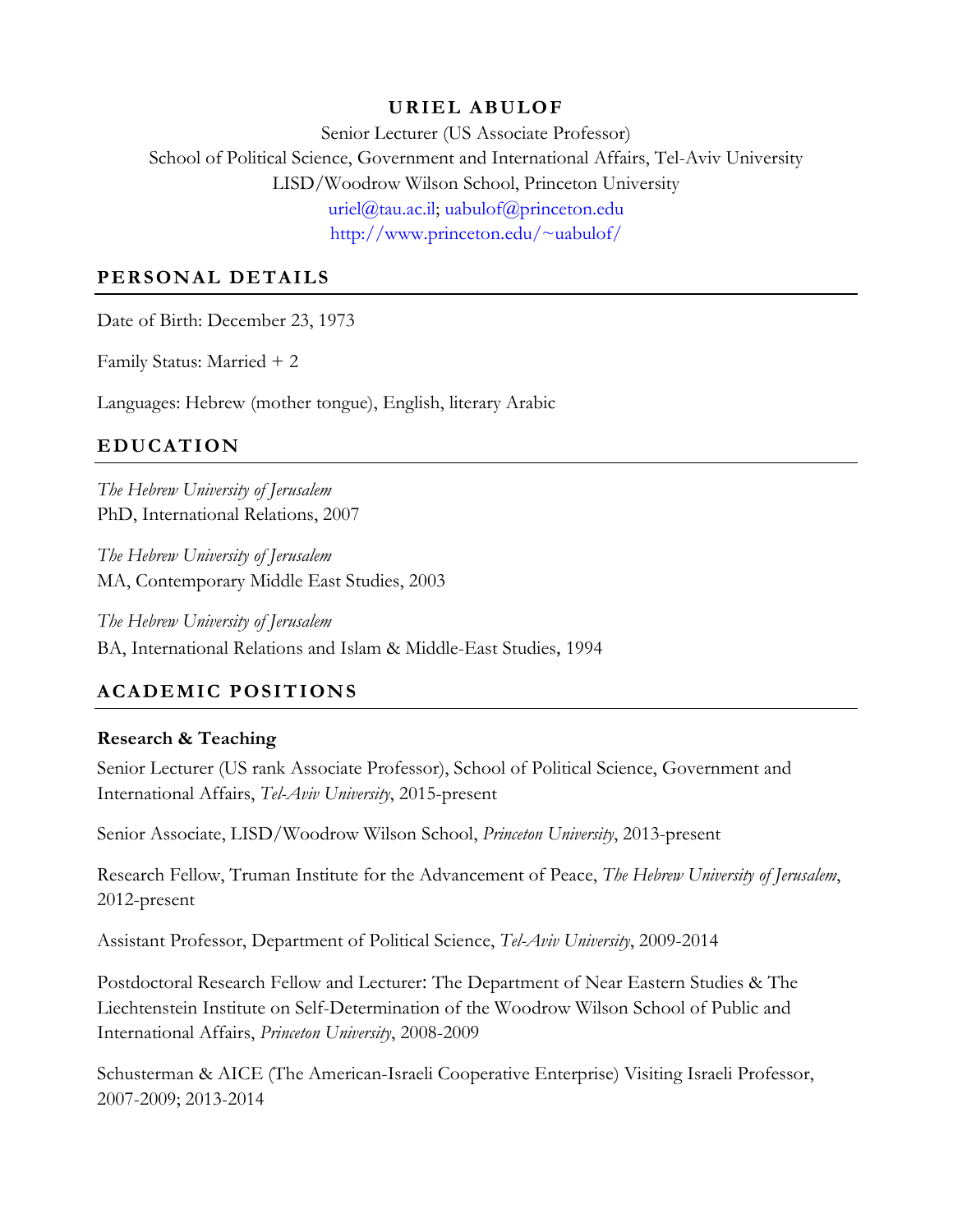Fulbright Postdoctoral Scholar, Taub Center for Israel Studies, *New York University* & The Liechtenstein Institute on Self-Determination of the Woodrow Wilson School of Public and International Affairs, *Princeton University*, 2007-2008

Postdoctoral Fellow, Leonard Davis Institute for International Relations & Bernard Cherrick Center for the Study of Zionism, *The Hebrew University of Jerusalem*, 2006-2007

Lecturer, *The Hebrew University of Jerusalem* (best-teacher listings), 2001-2004

## **University & Professional Service**

Director of the PhD program, School of Political Science, Government and International Affairs, *Tel-Aviv University*, 2016-present

Award Committee Member, *Presidency of the State of Israel*, 2016-present

Faculty of Social Sciences Elected Representative, University Senate, *Tel-Aviv University*, 2016/7

International Relations Division Chair for Association for Israel Studies Conference 2017, *The Association for Israel Studies*, 2016-present

Academic Committee Member, The Annual Ben Halpern Award for Best Dissertation in Israel Studies, *The Association for Israel Studies*, 2016-present

Executive Committee Member, *Israeli Association of International Studies*, 2016-present

Academic Committee Member, The Center for Iranian Studies, *Tel-Aviv University*, 2016-present

Executive Board Member, The Tami Steinmetz Center for Peace Research, *Tel-Aviv University*, 2015 present

Executive Board Member, Jabotinsky Institute in Israel, *Tel-Aviv University*, 2015-present

## **RESEARCH**

## **Books**

Abulof, Uriel (work in progress). *Incompossible Peoples: Existential Encounters of the Ethnic Kind*.

- Abulof, Uriel (work in progress). *Death, Freedom and the Pursuit of Meaning: Human Odyssey to Political Existentialism*.
- Abulof, Uriel (forthcoming). *Abyss & Horizon: Political Existentialism and Humanity's Midlife Crisis* (under contract, Cambridge University Press).
- Abulof, Uriel and Markus Kornprobst (eds.) (2017). *Communication, Legitimation and Morality in Modern Politics*. New York: Routledge.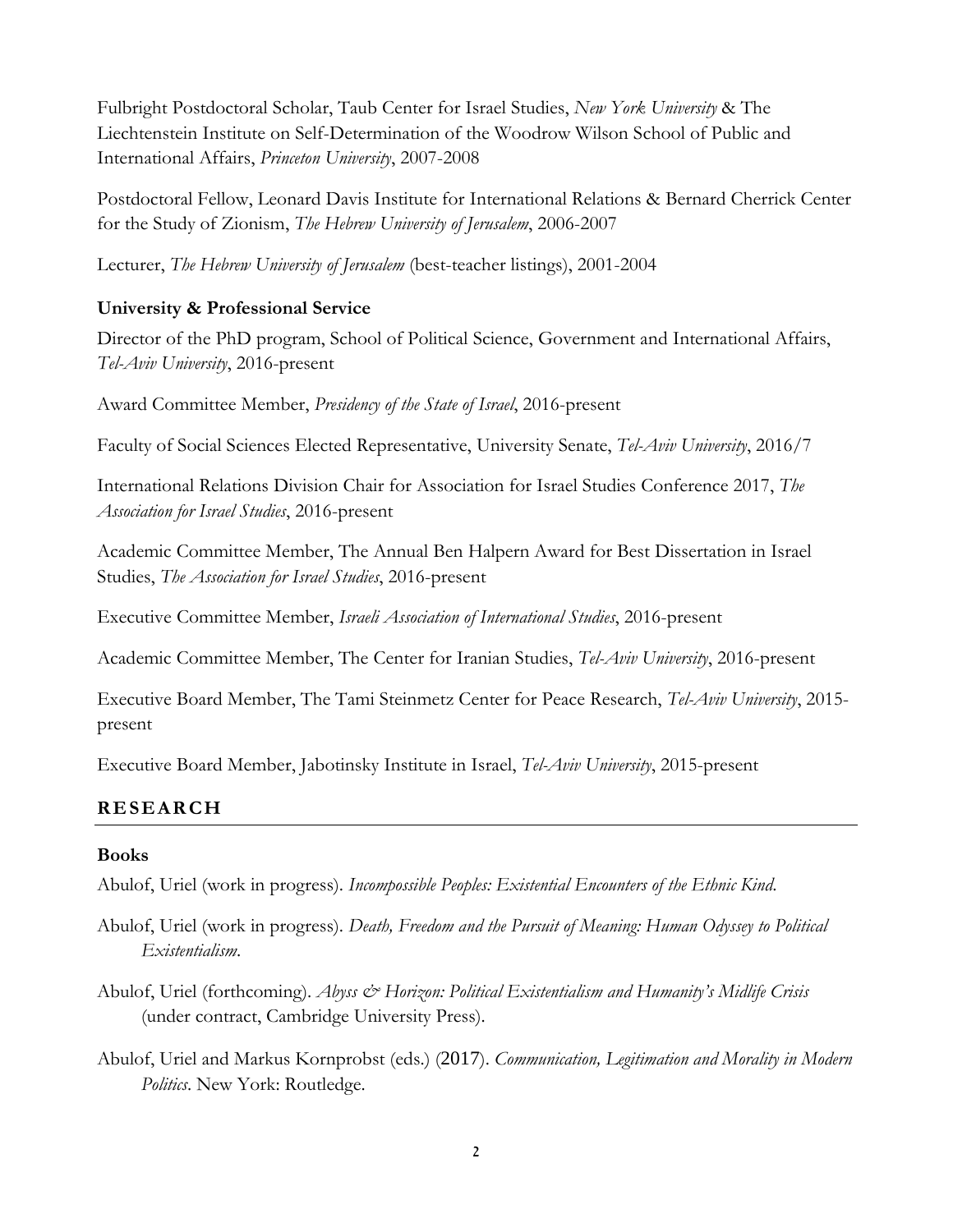- Abulof, Uriel and Karl Cordell (eds.) (2016). *Self-Determination in the 21st Century*. New York: Routledge.
- Abulof, Uriel (2016). *Living on the Edge: The Existential Uncertainty of Zionism* [Hebrew]. Haifa and Tel-Aviv: Haifa University Press and Yedioth Books. The winner of the Bahat Prize for the best Hebrew nonfiction manuscript.
- Abulof, Uriel (2015). *The Mortality and Morality of Nations: French Canadians, Israeli Jews and Afrikaners*. New York: Cambridge University Press.

#### **Journal Articles**

- Abulof, Uriel (2017). Why We Need Maslow in the 21st Century. *Society* 54(6).
- Abulof, Uriel (2017). Be Yourself! How am I not Myself? Between Essentialist and Existentialist Authenticity. *Society* 54(6).
- Abulof, Uriel (2017). "Can't Buy Me Legitimacy": The Elusive and Illusive Stability of Mideast Rentier Regimes. *Journal of International Relations and Development* 20(1): 55-79.
- Abulof, Uriel and Markus Kornprobst (2017). The Politics of Public Justification. *Contemporary Politics* 23(1): 1-18.
- Abulof, Uriel (2017). Conscientious Politics and Israel's Moral Dilemmas. *Contemporary Politics* 23(1): 34-52.
- Abulof, Uriel and Markus Kornprobst (2017). Unpacking Public Justification. *Contemporary Politics* 23(1): 126-140.
- Ogen Goldman and Abulof, Uriel (2017). Democracy for the Rescue of Dictators? The Role of Regime Type in Civil War Interventions. *Contemporary Security Policy* 37(3): 341-368. [shortlisted for the 2017 Bernard Brodie Prize.]
- Uriel Abulof and Ogen S. Goldman (2016). Intrastate Violence in the Middle East: On Democracy, Democratization and Nationalism [Hebrew]. *Politics: The Israeli Journal of Political Science and International Relations* 26: 137-165.
- Abulof, Uriel (2016). Mirage or Vision: Binationalism in Theory and Practice. *Ethnopolitics* 15(4): 422- 437.
- Abulof, Uriel (2016). We the Peoples? The Strange Demise of Self-Determination. *European Journal of International Relations* 22 (3): 536-565.
- Abulof, Uriel (2016). Public Political Thought: Bridging the Sociological-Philosophical Divide in the Study of Legitimacy. *British Journal of Sociology* 67 (2): 371-391.
- Abulof, Uriel (2016). Behemoth vs. Leviathan: RIP R2P? *E-International Relations*.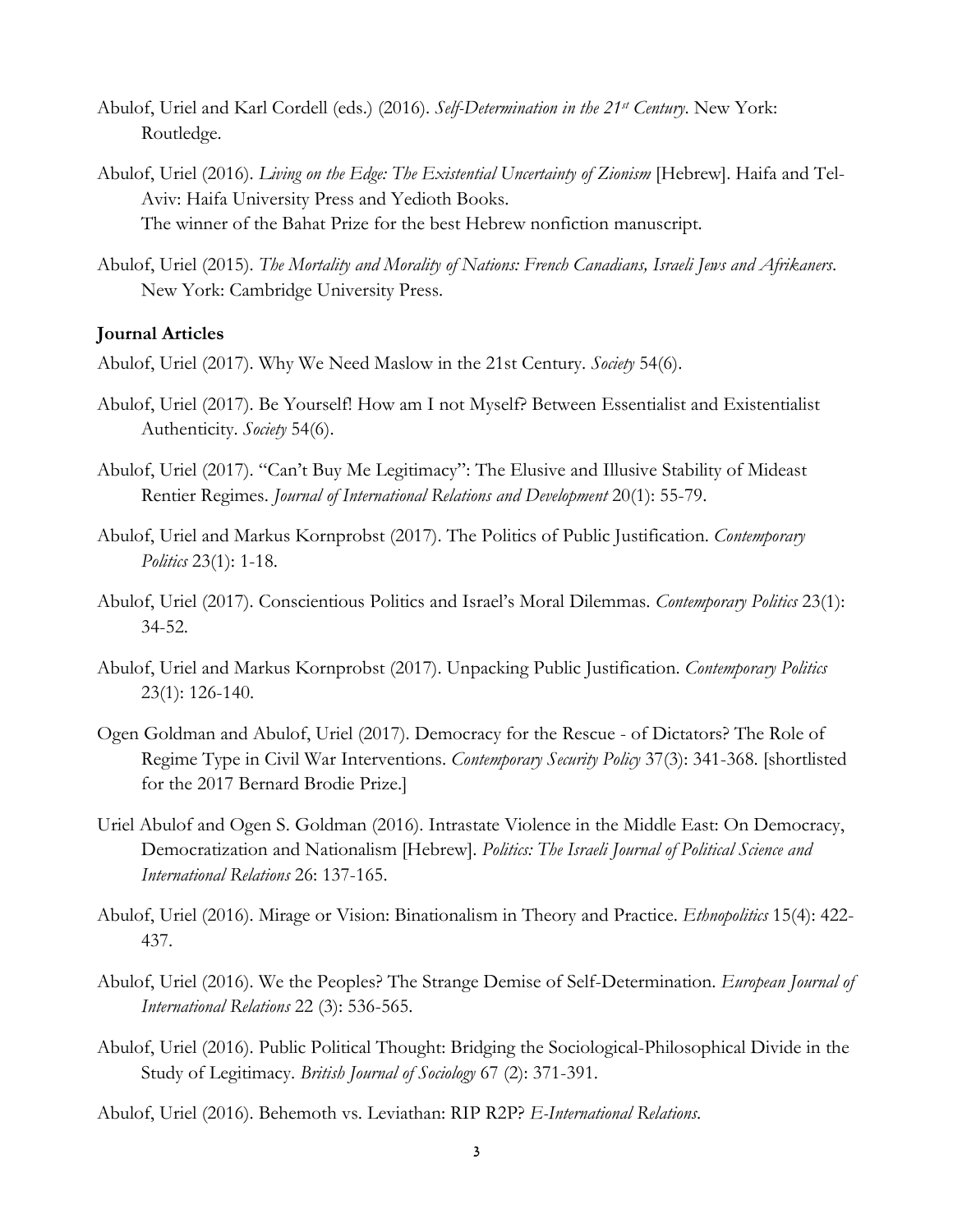- Abulof, Uriel (2015). "The People Want(s) to Bring Down the Regime": Rethinking Nationalism and Legitimacy in the Arab World. *Nations and Nationalism* 21(4): 658–680.
- Abulof, Uriel and Ogen Goldman (2015). The Domestic Democratic Peace in the Middle East. *International Journal of Conflict and Violence* 9(1): 72-89.
- Abulof, Uriel (2015). The Confused Compass: From Self-Determination to State-Determination. *Ethnopolitics* 14(5): 488-497.
- Abulof, Uriel and Wolfgang Danspeckgruber (2015). In Search of a Common Ground Between Selfdetermination and Grand Strategy. *Ethnopolitics* 14(5): 555-565.
- Abulof, Uriel (2015). The Malpractice of Rationality in International Relations. *Rationality and Society* 27(3): 358–384.
- Abulof, Uriel (2015). Normative Concepts Analysis: Unpacking the Language of Legitimation. *International Journal of Social Research Methodology* 18 (1):73-89.
- Abulof, Uriel (2014). Deep Securitization and Israel's "Demographic Demon". *International Political Sociology* 8 (4):396-415.
- Abulof, Uriel (2014). The Role of Religion in National Legitimation: Judaism and Zionism's Elusive Quest for Legitimacy. *Journal for the Scientific Study of Religion* 53 (3): 515-533.
- Abulof, Uriel (2014). Revisiting Iran's nuclear Rationale. *International Politics*. 51 (3): 404-415.
- Abulof, Uriel (2014). National Ethics in Ethnic Conflict: The Zionist "Iron Wall" and the "Arab Question". *Ethnic and Racial Studies* 37 (14):2653-69.
- Abulof, Uriel (2013). Nuclear Diversion Theory and Legitimacy Crisis: The Case of Iran. *Politics & Policy* 41 (5): 690-722.
- Abulof, Uriel (2009). Small Peoples: The Existential Uncertainty of Ethnonational Communities. *International Studies Quarterly* 53 (1):227-248.
- Abulof, Uriel (2008). Back to the Future: A Comparative Ethical Look at Israeli Arab Future Vision Documents. *Israel Studies Review* 23 (2):29-54.
- Abulof, Uriel (2006). Israeli-Jewish Existential Uncertainty [Hebrew]. *Tchelet* 27:74-98.

#### **Editing / Special Issues**

- Abulof, Uriel (ed.) (2017, forthcoming). Revisiting Maslow: Human Needs in the 21st Century, *Society* 54(6).
- Abulof, Uriel and Markus Kornprobst (eds.) (2017). The Politics of Public Justification, *Contemporary Politics* 23(1).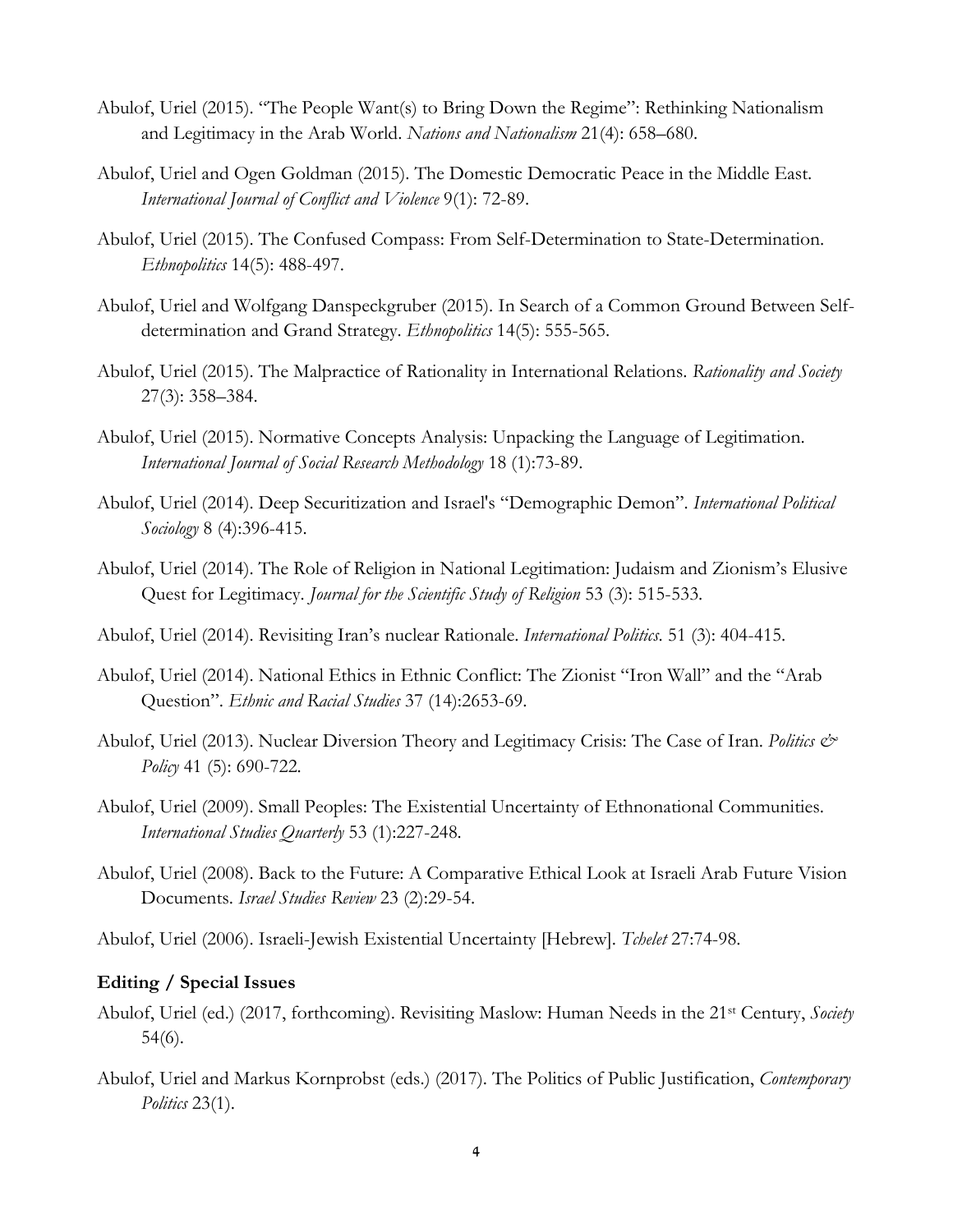Abulof, Uriel and Karl Cordell (eds.) (2015). Self-Determination: A Double-edged Principle, *Ethnopolitics* 14(5)

### **Book Chapters**

- Abulof, Uriel (forthcoming). The Zionist Absurd. In *Search for Meaning in The Israeli Scene*, edited by Ofra Mayseless Pninit Russo-Netzer. Oxford: Oxford University Press.
- Abulof, Uriel (forthcoming). Reading Maslow in the Land of (Magical) Realism: The Hierarchy of Human Needs in Israel's Politics. In *The Edinburgh Companion to Political Realism*, edited by Robert Schuett and Miles Hollingworth. Edinburgh: Edinburgh University Press.
- Abulof, Uriel (forthcoming). Humanity's Gadflies: The Existential Vocation of Small Nations. In *Small Nations*, edited by Joseph Yvon Thériault. Montreal: Université du Québec à Montréal [English and French]
- Abulof, Uriel (2017). Mirage or Vision: Binationalism in Theory and Practice. In *The Israeli-Palestinian Conflict: Reflections on the Politics of Stalemate*, edited by Karl Cordell, Brendan O'Leary, and Stefan Wolff. New York: Routledge.
- Abulof, Uriel (2016) Free to Fight? Testing the Democratic Civil Peace in the Middle East. In *Democratic Peace across the Middle East: Islam and Political Modernisation*, edited by Yakub Halabi. New York: I.B.Tauris.
- Abulof, Uriel (2014). Introduction [Hebrew], with Ephraim Lavie. In *Nationalism and Ethics: The Zionist Discourse and the "Arab Problem,"* edited by Ephraim Lavie, pp. 9-21. Tel-Aviv: Tel-Aviv University.
- Abulof, Uriel (2014). Zionist Political Ethics in the Last Generation [Hebrew]. In *Nationalism and Ethics: The Zionist Discourse and the "Arab Problem*," edited by Ephraim Lavie, pp. 337-356. Tel-Aviv: Tel-Aviv University.
- Abulof, Uriel (2013). Binationalism Beyond Israel. In *Nationalism and Binationalism: The Perils of Perfect Structures*, edited by Yedidia Z. Stern, Alexander Yakobson and Anita Shapira, pp. 1-13. Sussex: Sussex Academic Press.
- Abulof, Uriel (2010). Political Land and Space. In *Nobody's property: art, land, space, 2000-2010*, edited by K. Baum. Princeton, NJ: Princeton University Art Museum.
- Abulof, Uriel (2009). Zionism. In *Encyclopedia of Nationalism and Ethnicity* (composite), edited by J. H. Moore, pp. 36-40. Detroit: Macmillan Reference USA/Thomson Gale.
- Abulof, Uriel (2008). French, Canadiens, French-Canadians and Québécois: The Survival-Identity Complex. In *Coping with Crisis: Conflict Management and Resolution*, edited by S. Barzilai, A. Churchman and A. Zysblatt, pp.213-235. Jerusalem: Magness Press, The Hebrew University of Jerusalem.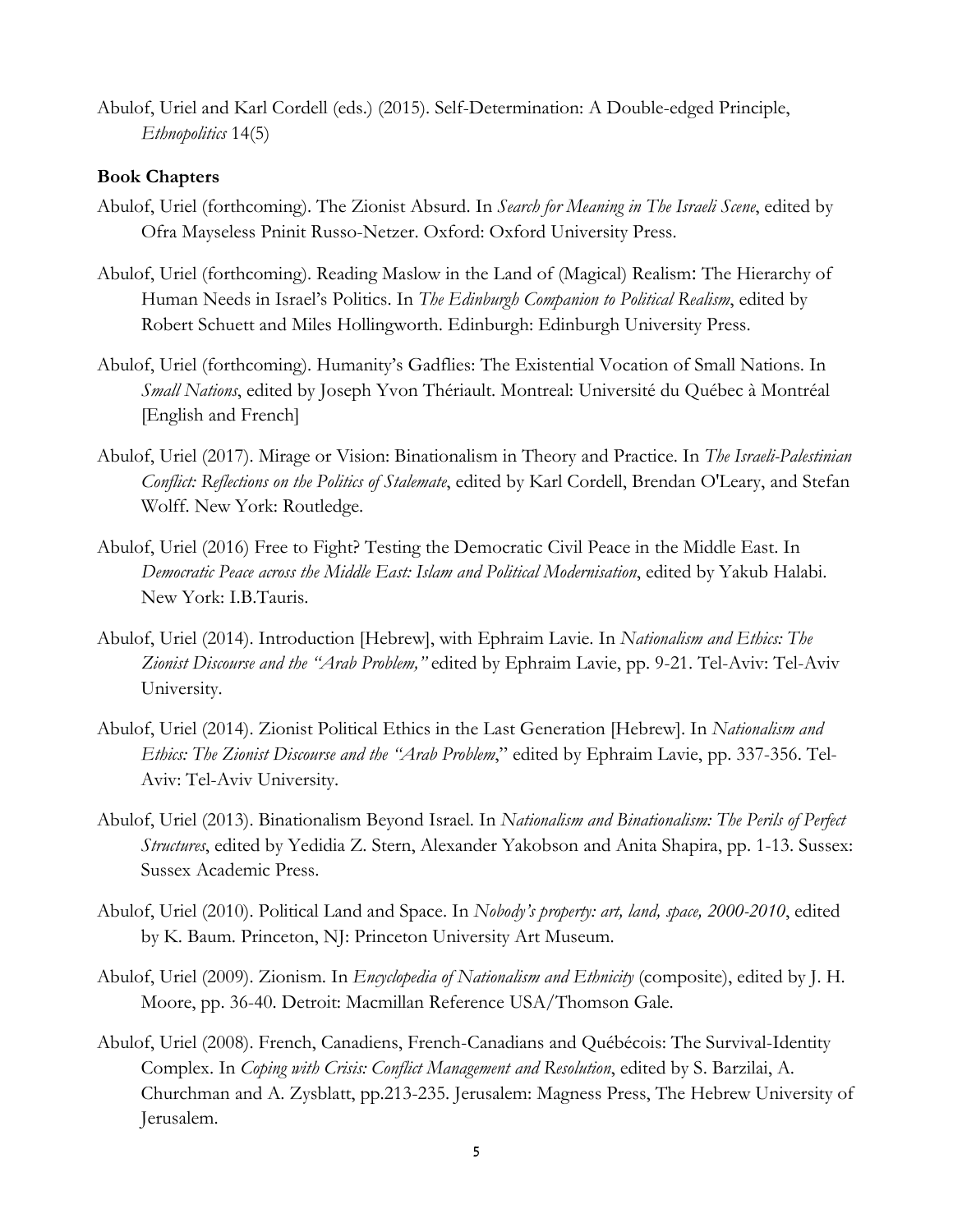#### **Review Articles**

- Abulof, Uriel (forthcoming). Review of "The Politics of Majority Nationalism: Framing Peace, Stalemates, and Crises published" (2015) by Neophytos Loizides, Stanford: Stanford University Press. *Perspectives on Politics*.
- Abulof, Uriel (2017). Review of "Nations Torn Asunder: The Challenge of Civil War" (2016) by Bill Kissane, Oxford: Oxford University Press. *The Review of Politics* 79 (4):740-743.
- Abulof, Uriel (2016). Review of "Zionism and its discontents: a century of radical dissent in Israel/Palestine" (2014), by Ran Greenstein, London: Pluto Press. *Ethnic and Racial Studies* 39 (13): 2414-2416.
- Abulof, Uriel (2015). Review of "Divine Service? Judaism and Israel's Armed Forces" (2013) by Stuart A. Cohen, New York: Ashgate. *Journal of Israeli History* 34 (1): 113-116.
- Abulof, Uriel (2010). "Land, Blood and Ballots: The Curious Case of Resident Alien Franchise" (Review of "Old Nations, New Voters: Nationalism, Transnationalism, and Democracy in the Era of Global Migration" by David C. Earnest) *International Studies Review* 12 (2):320-322.
- Abulof, Uriel (2009). "The Last Clash" (Review of *Clash of Identities* by Baruch Kimmerling). *Israel Studies Review* 24 (2):114-116.

#### **Treatises & Op-Eds**

"How and Why Tribes Are Taking Over," *Forward*, 30 December 2016

"The Liberal Uncanny" *The Huffington Post*, 11 January 2016

"The Meaning of Life and Death (in Politics)" *The Huffington Post*, 2 December 2015

"Living on the Edge" *The Huffington Post*, 10 September 2015 & fifteeneightyfour (the blog of Cambridge University Press), 11 September 2015.

"Israel 2015: The Politics of Fear and Bad Faith" *The Huffington Post*, 26 March 2015.

"Self-Determination, Redux?" *The Huffington Post*, 20 March 2014.

"The Greengrocer That Broke the Camel's Back," *The Huffington Post*, 3 January 2012.

"What Is the *Arab* Third Estate?" *The Huffington Post*, 10 March 2011.

"Ever After… The Pursuit of Wealth and Happiness," (Treatise) *Eretz Acheret*, 13 February 2011.

"On the Jewish State As an Alien State," (Treatise) *Eretz Acheret*, 4 November 2010.

"Poll the People," *YnetNews*, 9 May 2010.

"Make History, Don't Record It," *The Huffington Post*, 5 May 2010.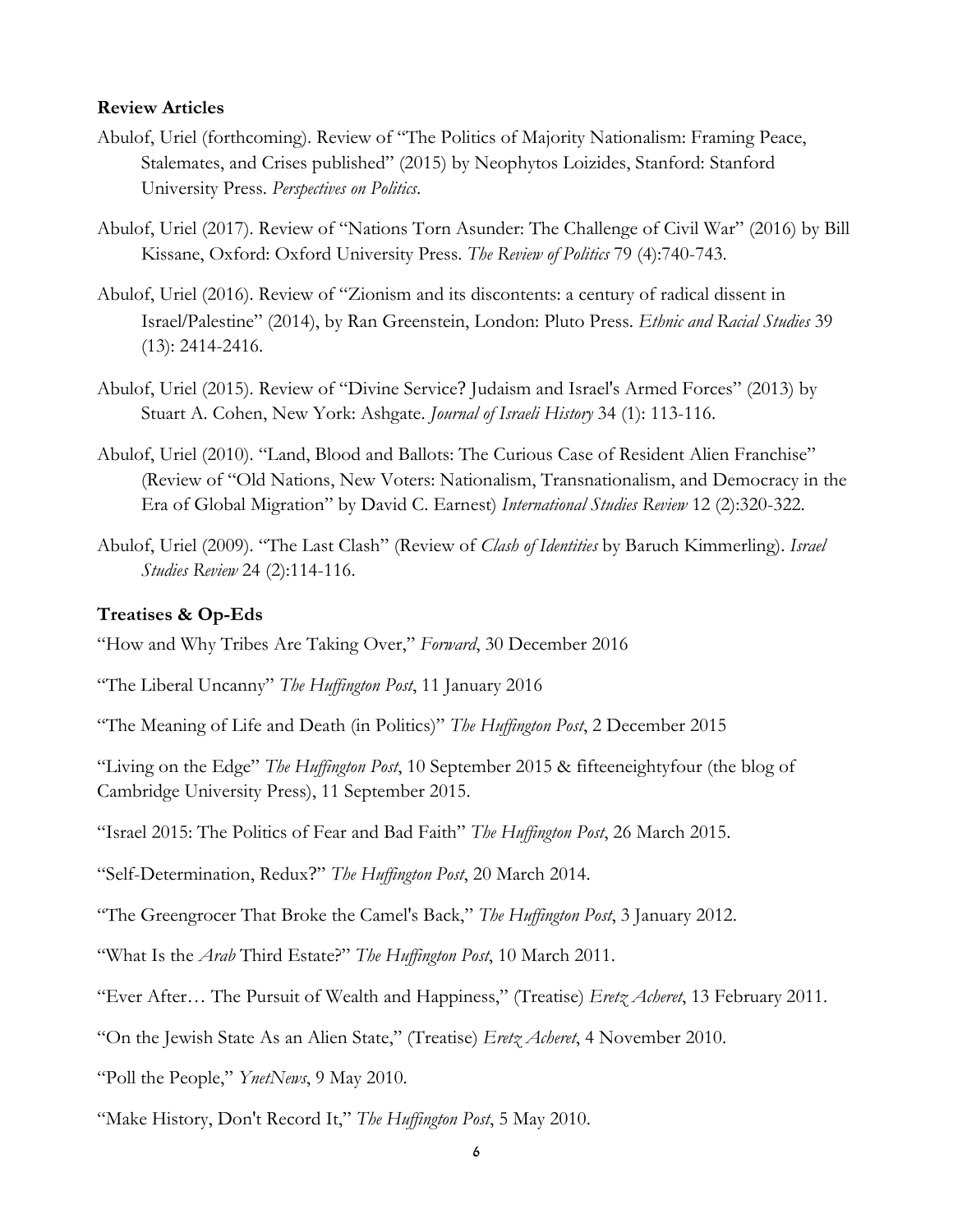"Obama Must Follow Balfour on Palestinian State," *RealClearWorld*, 22 September 2009.

"A Shadow on the Wall," *Common Ground News Service*, 13 August 2009.

"Too Little, Too Late," *Ynet News*, 1 July 2009.

"Obama's Pudding," *LISD Commentary* / Princeton University, July 2009.

"Arab-Israeli Conflict About Identities, Not Borders," *RealClearWorld*, 22 May 2009

Op-Ed Column in *Haartez* Israeli Daily Newspaper (2009-present).

Op-Ed Column in *Maariv* Israeli Daily Newspaper (2003-2008).

#### **FELLOWSHIPS, GRANTS, HONORS AND AWARDS**

APSA Member of the Month, American Political Science Association, October 2017

Best Lecturer, Faculty of Social Sciences, Tel Aviv University, 2015, 2016

The Association for Israel Studies and the Israel Institute Young Scholar Award, 2016

Truman Institute Award for the Best Joint Research Grant ("The Forerunners of Frontiers"), 2016

The Public Political Thought of the Arab Spring (Fritz Thyssen Foundation Grant), 2014-2017

Bahat Prize for the best Hebrew nonfiction manuscript, 2012

Truman Institute for the Advancement of Peace Grant, Hebrew University of Jerusalem, 2012-2014

The French Research Center in Jerusalem, The Van Leer Jerusalem Institute, 2011-2013

The Tami Steinmetz Center for Peace Research, Peace Grant, 2011-2012

Rosenbloom Postdoctoral Fellowship, 2008-2009

Fulbright Postdoctoral Fellowship, 2007-2008

David Nathan Meyerson Postdoctoral Fellowship, 2007-2008

Bernard Cherrick Center for the Study of Zionism Post-Doctoral Fellowship, 2007

Leonard Davis Institute for International Relations Post-Doctoral Fellowship, 2007

The Einstein Center Fellowship, 2006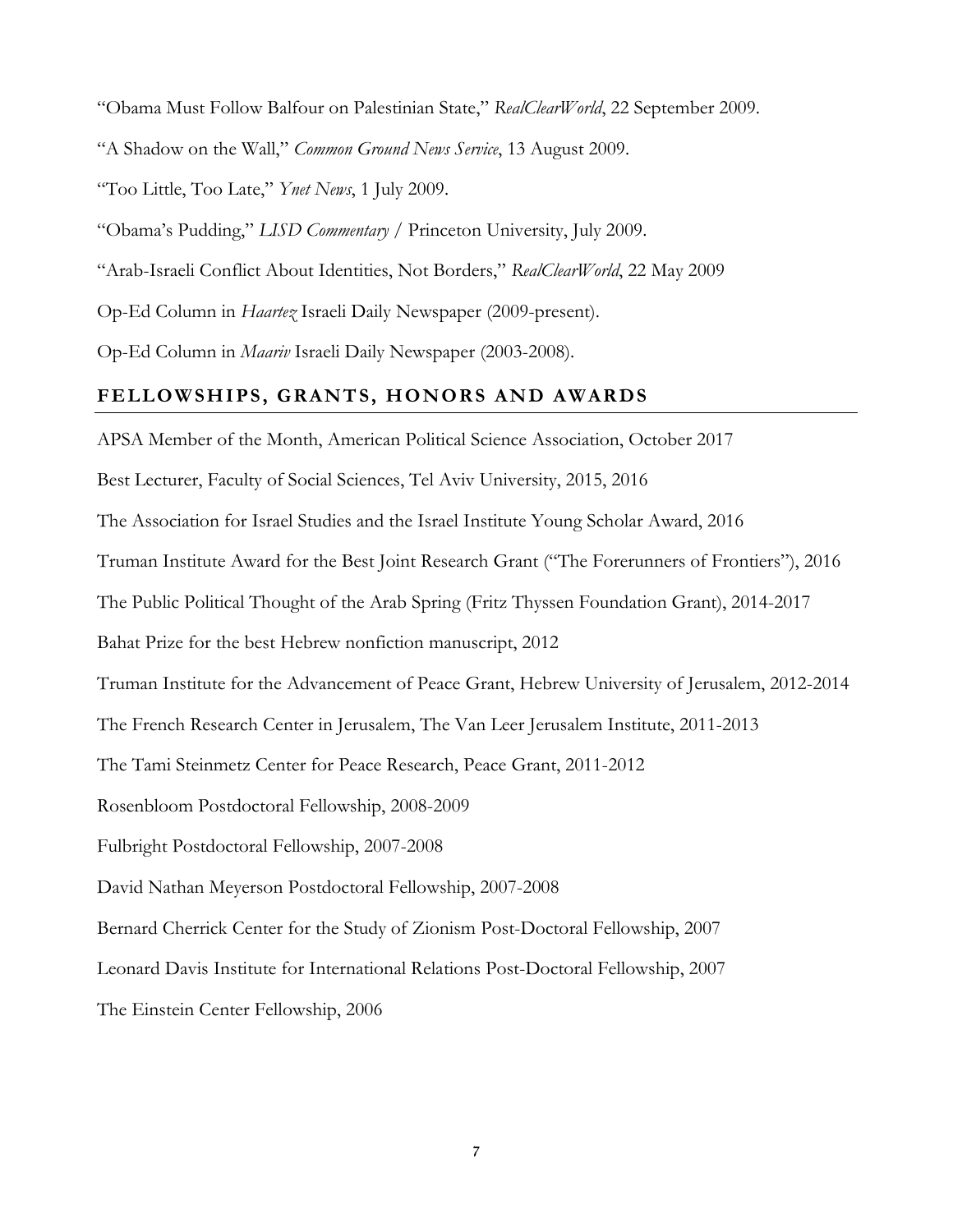# **ORGANIZED PANELS AND CONFERENCES**

*Maslow Revisited: A Workshop*, WWS, Sociology and UCHV, Princeton University (April 2017)

*Love trumps Fear? Existential Investigation on Human Needs, Creeds, and Greed*, Princeton University (13 October 2016)

*Self-Determination: The Evolvement of a Double-Edged Concept*, A roundtable organized for the Association for the Study of Nationalities World Convention, New York City (25 April 2015)

*The Perils and Promises of Self-Determination*, Princeton University (27-29 April 2014)

*Public Justification in World Politics*, Princeton University (22-23 March 2014)

*Data Big and Small: Computer Science, the Humanities and Social Science*, Tufts University and Princeton University (2-7 February 2014)

*Nationalism and Morality: The Zionist Discourse and the "Arab Question"*, Tel Aviv University (23-24 March 2011)

*Self-Determination: A Perilous Principle*, A panel organized for the 50<sup>th</sup> Annual Convention of the International Studies Association, New Orleans (20 February 2010)

*Politics and Religion*, LISD/Princeton University, June 2009-present (annual international conference held in Vienna, Lisbon and Jerusalem)

## **INVITED LECTURES AND CONFERENCE PRESENTATIONS**

Book talk: Political Existentialism and Humanity's Midlife Crisis, Princeton University (2017, October)

Book talk: Political Existentialism and Humanity's Midlife Crisis, Cornell University (2017, September)

APSA 113th Annual Conference, San Francisco (2017, September)

Olympia Summer Academy, Greece (July 2017)

Declaring the State: Constitution and Citizenship, workshop, Sciences Po Paris (June 2017)

The Future of Nations, Sciences Po Paris (May 2017)

Israel Studies as a Global Discipline, University of Oxford (May 2017)

ASEN 27th Annual Conference, London (2017, April)

ISA 58th Annual Convention, Baltimore (2017, February)

Book Launch (*Living on the Edge*), Tel Aviv University (2016, November)

Five years to the Social Justice Protests, Tel Aviv University (2016, November)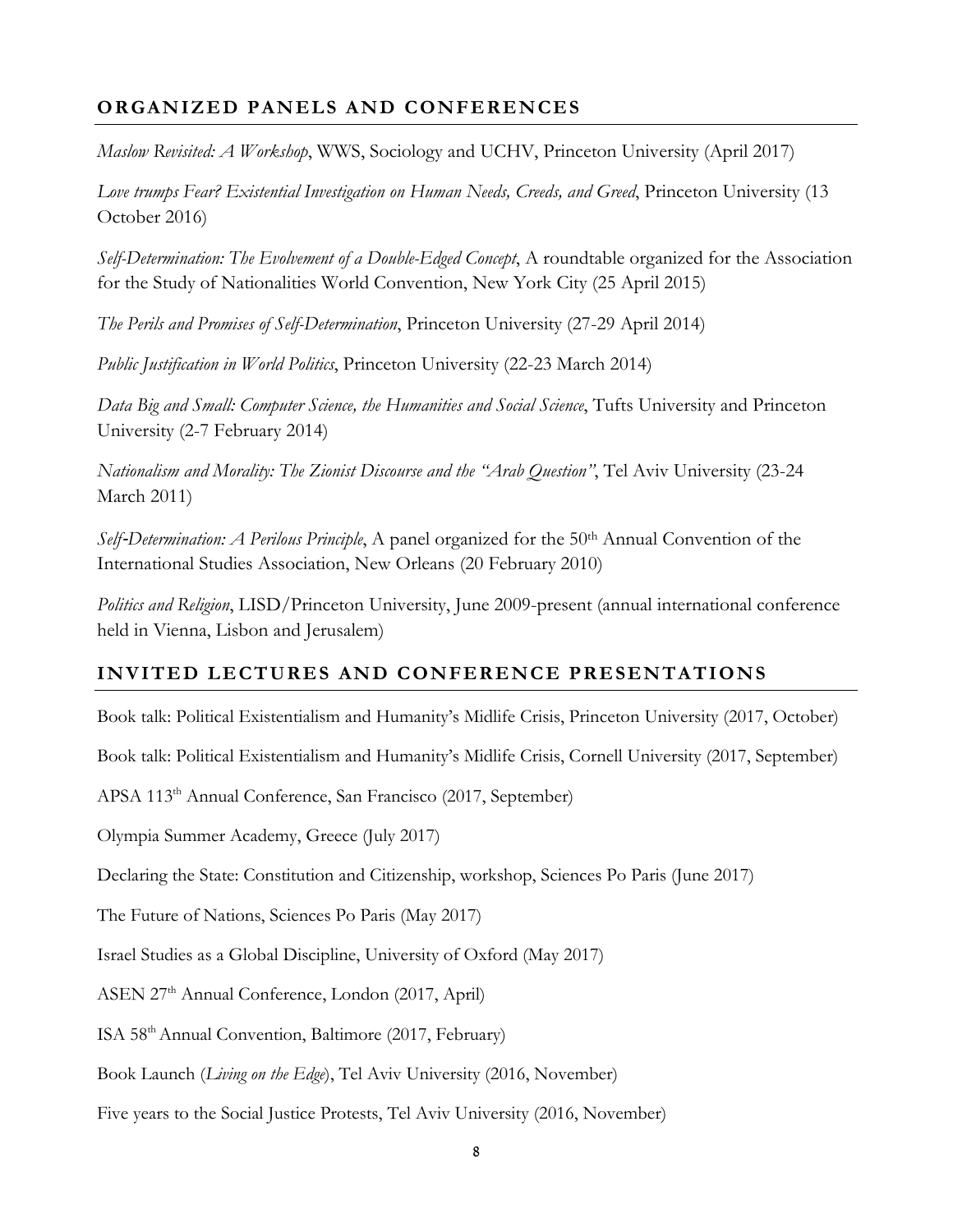Book Launch (*The Mortality and Morality of Nations*), WWS, Princeton University (2016, October) The 2016 Serling Modern Israel Lecture, MSU Jewish Studies Program (2016, September) Transforming Intractable Conflicts: Restructuring and Reframing, Syracuse University (2016, September) APSA 112th Annual Conference, Philadelphia (2016, September) Israel Institute's second Leadership Summit, Jerusalem (2016, June) The 33<sup>th</sup> Annual Conference of the Association for Israel Studies, Jerusalem (2016, June) The 100‐Year Anniversary of Sykes‐Picot Agreement, Haifa (2016, May) ASEN 26th Annual Conference, London (2016, April) Colloquium on National Self-Determination, Liechtenstein (2016, March) The Strategic Existential Discourse in Israel, Tel-Aviv (2015, December) Islam and the Transformation of Europe, Tel-Aviv (2015, December) Colloquium on Emerging European Security Challenges, Liechtenstein (2015, December) The "Iron Wall" Then and Now, Tel-Aviv (2015, November) [International Symposium on "Small Nations,"](http://www.cridaq.uqam.ca/la-question-des-petites-nations-culture-politique-et-universalite/) Lac Brome (2015, September) [Small Nations roundtable](http://www.princeton.edu/%7Euabulof/Small%20Nations%20roundtable.pdf) (UQAM), Montreal, (2015, September) International Workshop on Film, Democracy, and Liberal Education, Princeton (2015, May) ASN 20th Annual World Convention, New York (2015, April) The 73rd Annual Conference of Midwest Political Science Association, Chicago (2015, April) The Responsibility to Protect at Ten, Brandeis University (2015, March) ISA 56th Annual Convention, New Orleans (2015, February) Grand Strategy and Self-determination, Princeton (2014, November) International Workshop on Conscience, Dublin (2014, October) The Hamas-Israel Conflict in Context: What's Next for Israel, the Palestinians and the Region? Los Angeles (2014, October) The State of Global Affairs, LCM Seminar, Vaduz, Principality of Liechtenstein (2014, August)

ASN 19th Annual World Convention, New York (2014, April)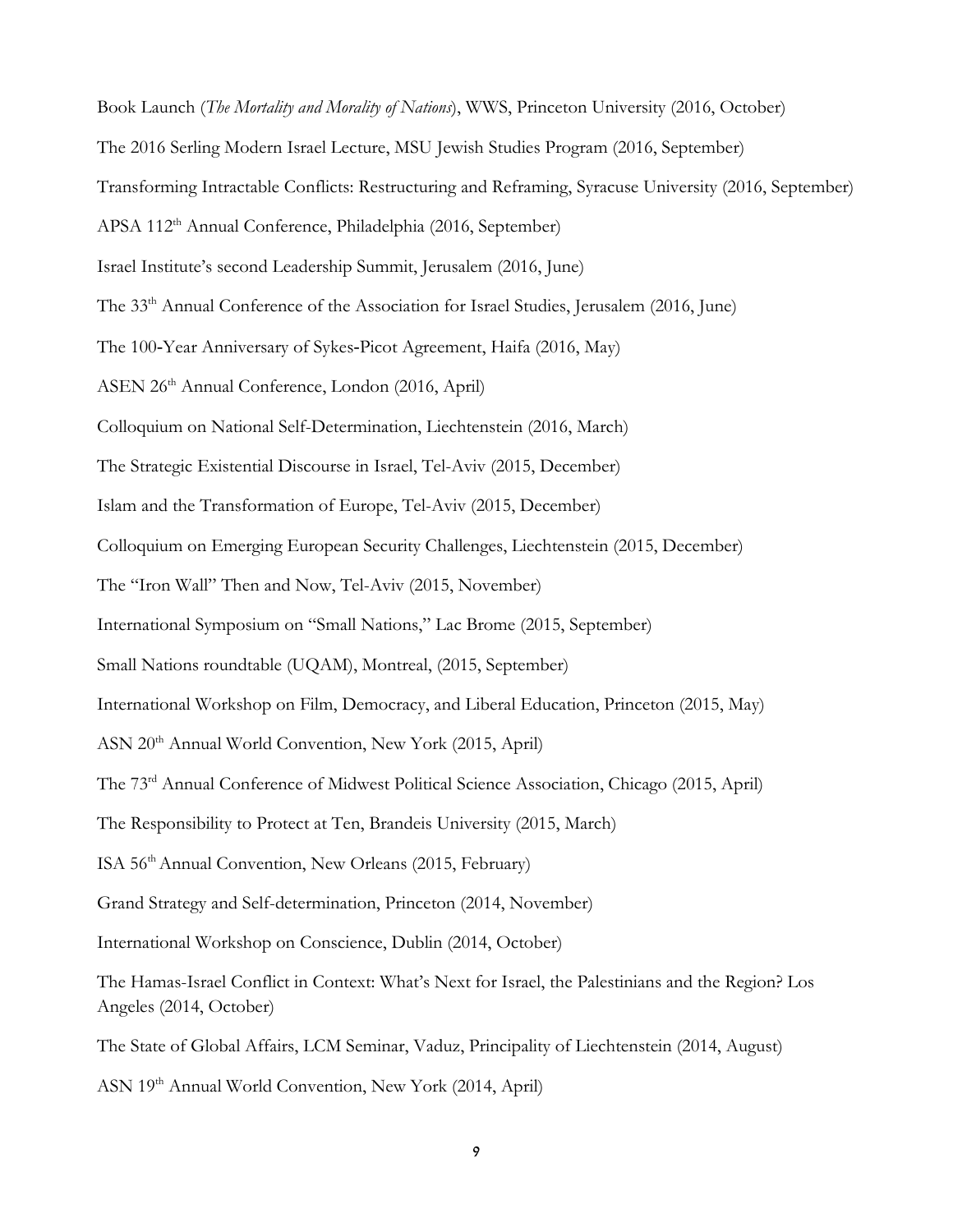ASEN 24th Annual Conference, London (2014, April)

ISA 55th Annual Convention, Toronto (2014, March)

Seminar at the Institute for Peace and Conflict Studies, Cornell University (2014, April)

The Society for the Scientific Study of Religion Annual Conference, Boston (2013, November)

APSA 109<sup>th</sup> Annual Conference, Chicago (2013, August)

Annual Conference of the International Society of Political Psychology, Hertzliya (2013, July)

PSS-ISA Joint International Conference, Budapest (2013, June)

The 23rd Annual Conference of the Middle East & Islamic Studies Association of Israel, Tel-Aviv University (2013, June)

The 14th Jerusalem Conference in Canadian Studies, Jerusalem (2013, May)

School of Interdisciplinary Area Studies, University of Oxford (2013, May)

ASEN 23rd Annual Conference, London (2013, April)

The Indian Council of World Affairs and the IRNRD conference on the Arab Spring and postsecularism, New Delhi (2012, December)

BISA and ISA Joint International Conference, Edinburgh (2012, June)

ISA 53rd Annual Convention, San Diego (2012, April)

The Pacification of Europe: Lessons for the Middle East, Haifa (2011, May)

Nationalism and the Moral Zionist Discourse, Tel-Aviv (2011, March)

ISA 51th Annual Convention, Montreal (2011, March)

LISD's 10<sup>th</sup> Anniversary Colloquium, Princeton NJ (2010, November)

APSA 106<sup>th</sup> Annual Conference, Washington, D.C. (2010, September)

ISA 50th Annual Convention, New Orleans (2010, February)

ASN 14th Annual World Convention, New York (2009, April)

ASEN 19th Annual Conference, London (2009, April)

ISA 50th Annual Convention, New York City (2009, February)

The 24<sup>th</sup> Annual Conference of the Association for Israel Studies, New York City (2008, May)

ISA 49th Annual Convention, San Francisco (2008, March)